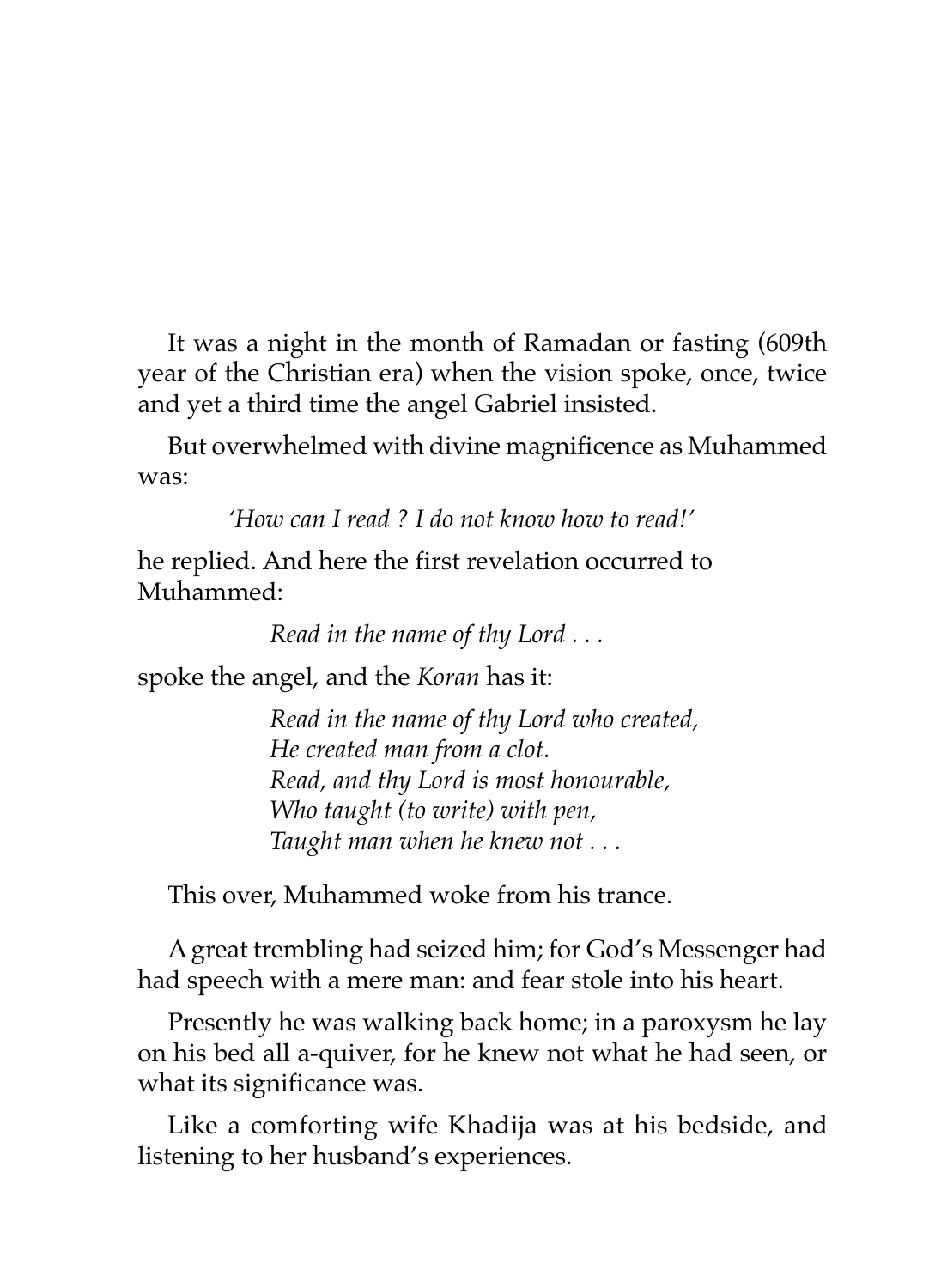*'From thy lips never have I heard a lie,' she said, 'nor have I doubted thy virtue,' and she added, 'what thine eyes have seen and ears heard, of a truth, is odd.*

*But it is as thou sayst, that a Mission is placed in thy hands; thou art heralded as the Prophet of Allah.'*

And, as Bin Ibrahim says, no man in Mecca was more conversant with the Holy Writ than Waraqa Ben Noful, an Arab convert to Christianity. Muhammed's wife took her husband immediately to the scholar's home.

No sooner had he heard his cousin Khadija's story about her Prophet-husband than he cried:

*'By the most Holy God! If what thou sayest is correct, He who manifested His Voice to thy husband is the very same great Namus, that is, Allah's confidant, the Angel who appeared to Our Lord Moses. Doubt me not, O, Khadija,'* he added, *'but thy husband is the Prophet risen out of the clan of Qureish. Go and be of good cheer!'*

Bent by age, and blinded by long years of study, the Christian sage Waraqah henceforth could go to the shrine of Mecca to see the Prophet regarding whom he had read and for whom, like the Syrian monk, he had awaited.

Again he asked Muhammed of his experience at the cave of Hira, and again he tested it with his knowledge of the ancient lore and found it true.

 *'Ah! I should like to be still in the land of the living,'* he would address the Prophet, *'when your kinsmen will send thee to exile.'*

 Muhammed would feel surprised by what Waraqa said, for exile outside Mecca was quite the most remote possibility for a respected citizen of the Holy City, and he a merchant-prince to boot.